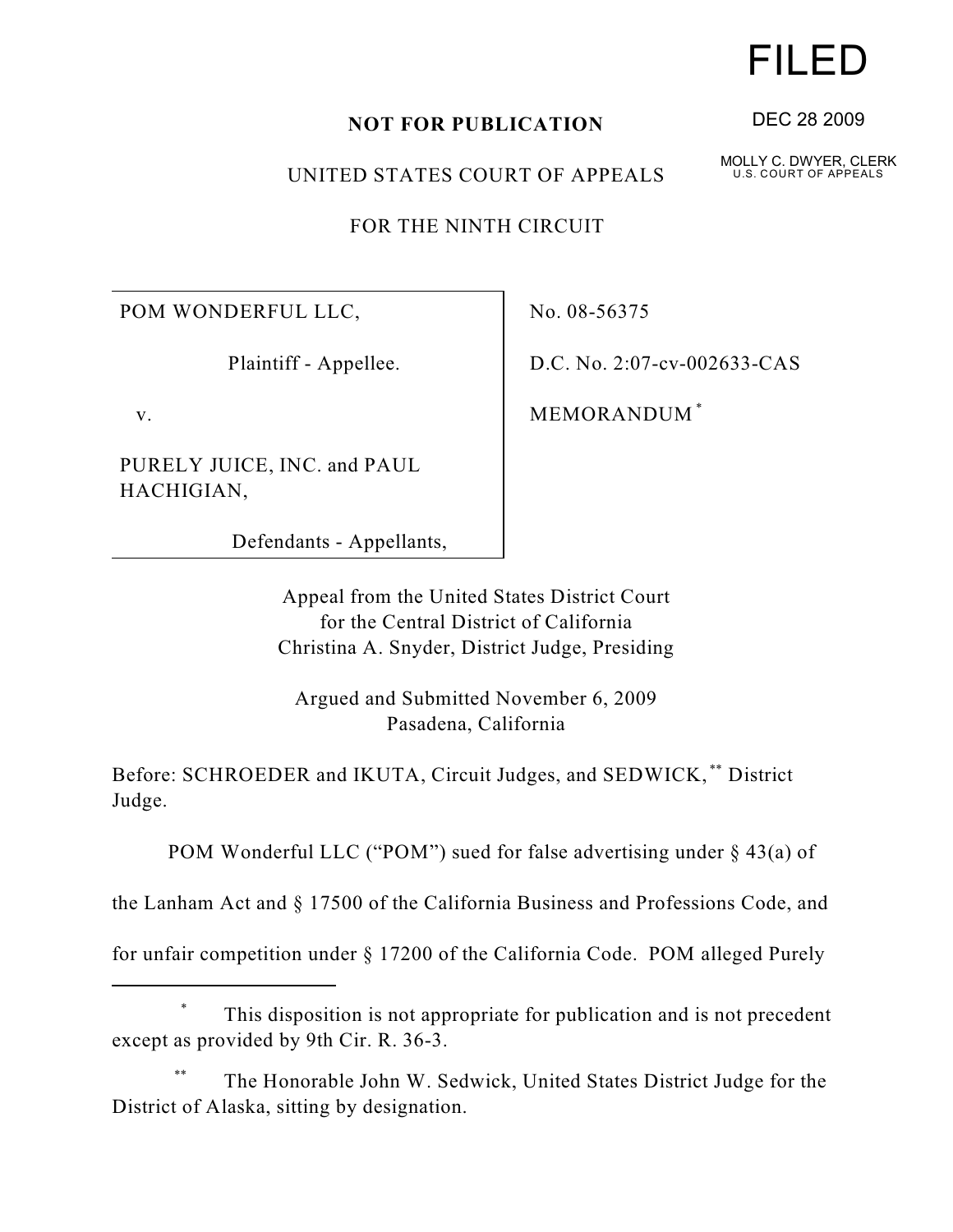Juice, Inc. and its president, Paul Hachigian, marketed "100%" pomegranate juice with "no added sugar," but "knew or should have known" the juice was adulterated making the representations false. After a bench trial, the district court found Purely Juice and Hachigian liable and awarded POM damages of \$1,192,905, disgorgement of \$305,137 in profits, and attorneys' fees and costs of \$622,755.52. The parties know the record, so not all facts are set out below.

I. "Intent" is not a required element of a Lanham Act false advertising claim

It is settled that intent is not an element of a Lanham Act false advertising claim. *See* J. Thomas McCarthy, 5 McCarthy on Trademarks and Unfair Competition § 27:51 (4th ed. 2008) ("McCarthy"). We have made clear by implication that intent is not an element of such a claim. *See William H. Morris Co. v. Group W., Inc.*, 66 F.3d 255, 258-59 (9th Cir. 1995). Therefore, the district court did not err in holding that Purely Juice committed a Lanham Act violation. II. The district court did not err in finding "knowledge" under § 17500

The trial court's fact findings are reviewed for clear error. *See* Fed. R. Civ. P. 52(a); *Inwood Labs., Inc. v. Ives Labs., Inc.*, 456 U.S. 844, 855 (1982). Reversal requires a "definite and firm conviction that a mistake has been committed." *U.S. v. United States Gypsum Co.*, 333 U.S. 364, 395 (1948). Comparing POM's proposed fact findings with the district court's shows the court "uncritically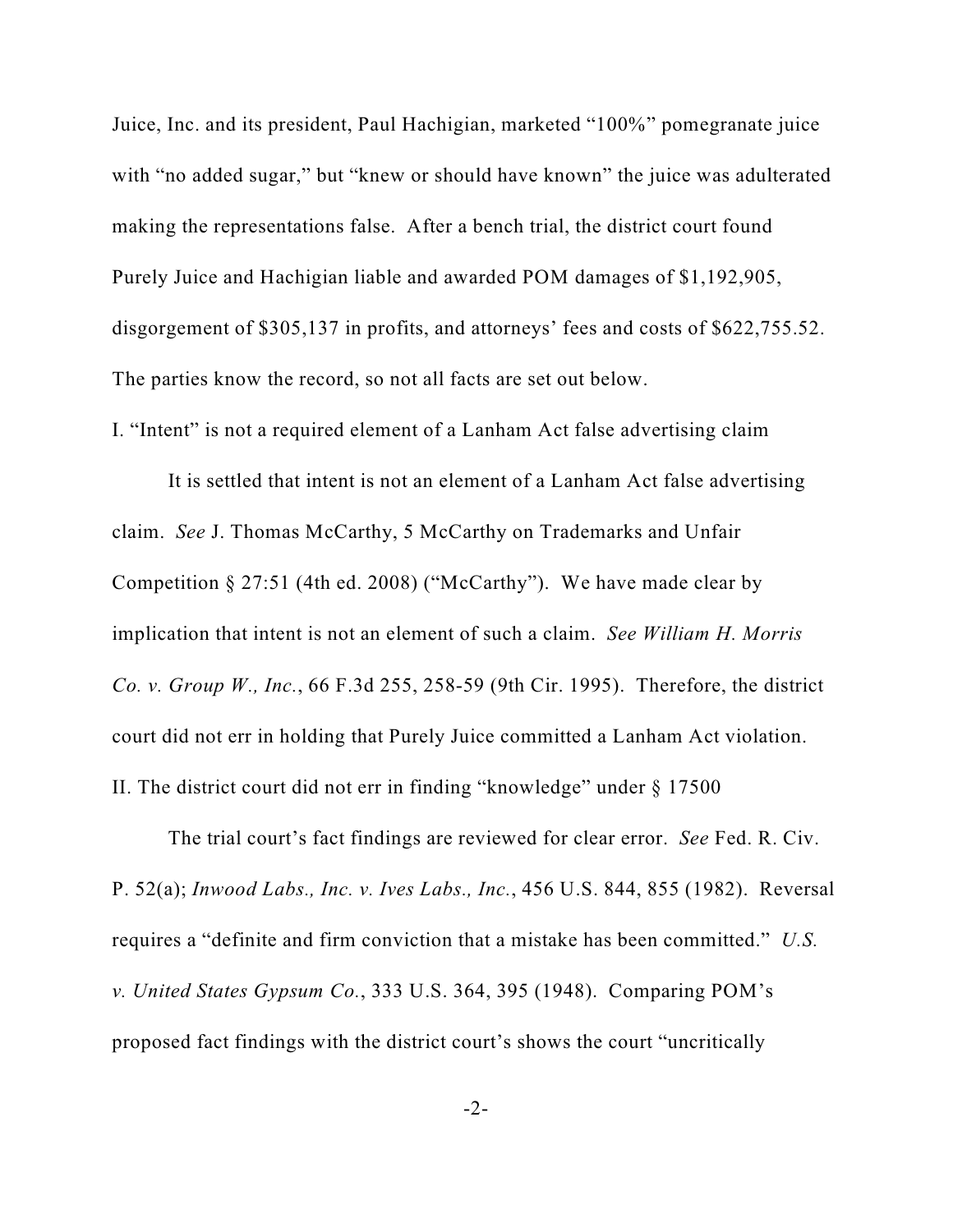accepted findings prepared without judicial guidance." *Anderson v. City of Bessemer*, 470 U.S. 564, 571-73 (1985). Whether "the findings issued by the District Court represent the judge's own considered conclusions" is thus in doubt, and so those findings are reviewed with "particularly close scrutiny." *Id.* The trial court will be affirmed "if the findings are sufficiently comprehensive and pertinent to the issues to provide a basis for the decision, or if there can be no genuine dispute about omitted findings." *Vance v. Am. Hawaii Cruises, Inc.*, 789 F.2d 790, 792 (9th Cir. 1986). "Conclusory and unhelpful findings of fact do not necessarily require reversal if the record supports the district court's ultimate conclusion." *Simeonoff v. Hiner*, 249 F.3d 883, 891 (9th Cir. 2001).

Knowledge is required under § 17500, which makes unlawful a statement concerning a product for sale made with knowledge of the statement's falsity. *See* Cal. Bus. & Prof. Code § 17500. The duty established by § 17500 "is not satisfied by blind reliance on representations made by others." *People v. Forest E. Olson, Inc.*, 137 Cal. App. 3d 137, 139 (1982). Rather, § 17500 imposes a duty to investigate and verify facts that would put a reasonable person on notice of possible misrepresentations. *Id.* Liability extends to negligent false advertising. *Khan v. Med. Bd. of California*, 12 Cal. App. 4th 1834, 1846 (1993).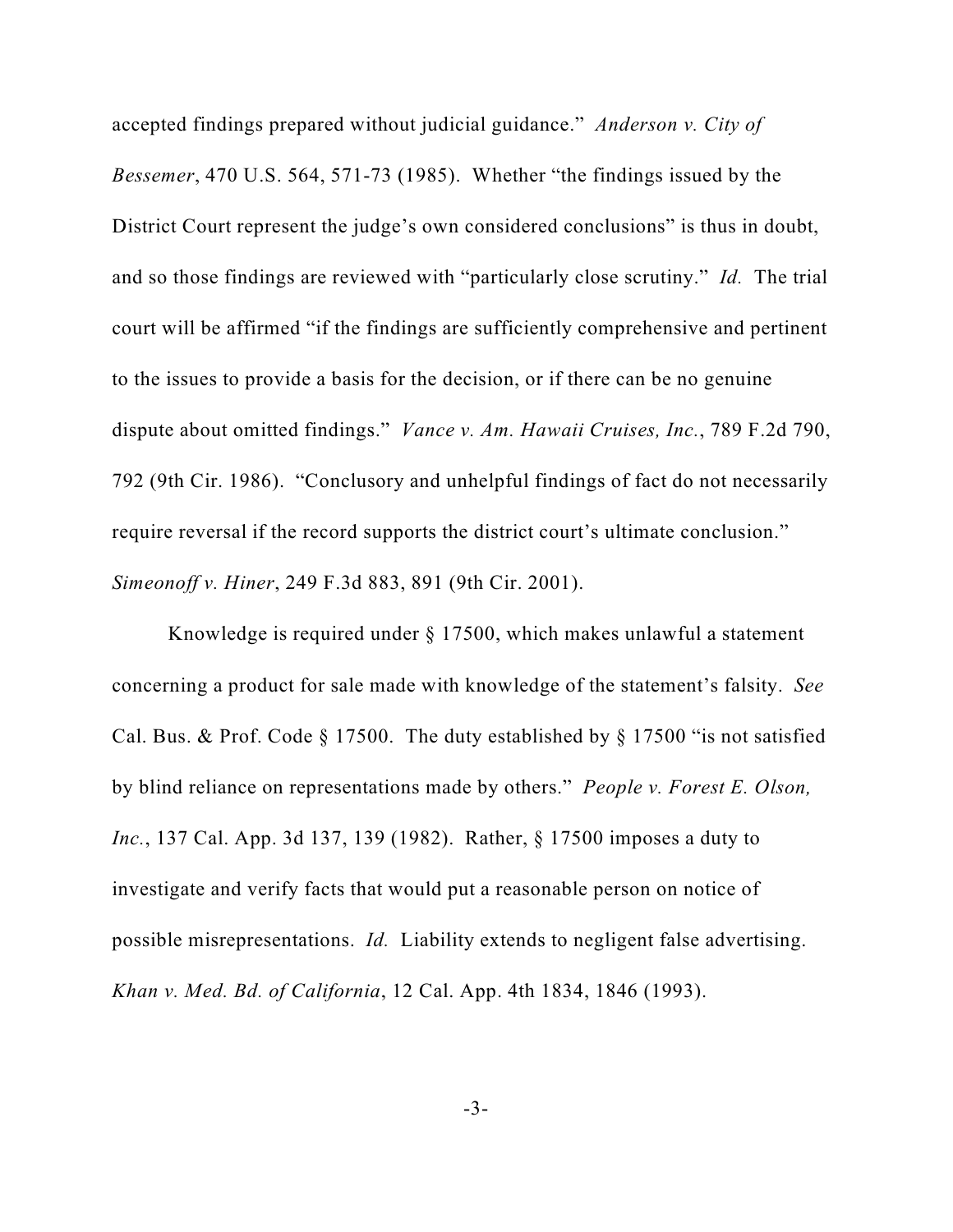Purely Juice contends the district court erred by finding it had the requisite knowledge. We disagree. Purely Juice knew a batch of its product was not 100% pure, without sugar added, from results of the Silliker testing received on February 26, 2007. Further testing revealed that Purely Juice produced additional batches of product that was not 100% pure even after the February 26 report, and Purely Juice left that product on the shelves. This shows Purely Juice sold product it knew, or reasonably should have known, was falsely advertised.

Despite knowing certain industry brokers had "credibility issues" and there were "suitability questions" about some concentrate, Purely Juice did little to vet its broker or suppliers. Purely Juice understood (1) a limited global supply of pomegranates led some concentrate juice manufacturers to blend pomegranate with other juices; and (2) difficult harvesting conditions and lack of refrigeration at processing plants led concentrate manufacturers to add sugar. Nevertheless, Hachigian testified he selected Perma Pom, Purely Juice's broker, by simply "talk[ing] to them and ask[ing] them how long they had been doing pomegranate juice concentrate and so forth." The Perma Pom representative testified suppliers are not subject to any verification process; Perma Pom "take[s] the word of the supplier" and relies on certificates of quality. That Purely Juice instructed its broker to immediately switch suppliers does not undermine the district court's

-4-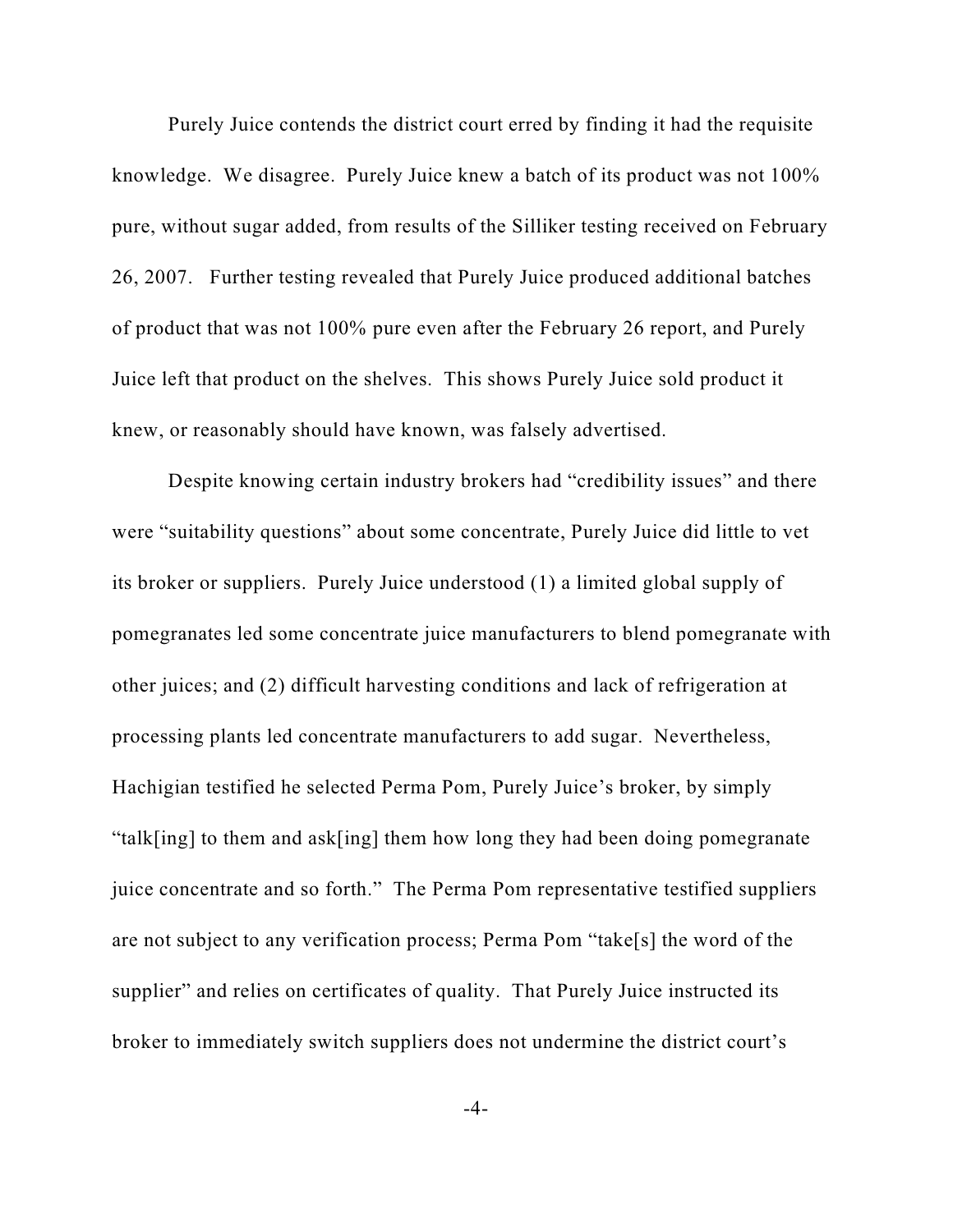conclusion, because Purely Juice's practice was to blindly rely on the underlying representations. *Forest E. Olson, Inc.*, 137 Cal. App. 3d at 139.

The district court did err by concluding (1) Purely Juice was on notice of adulteration as a result of an internal memorandum, which referenced an article not admitted in evidence; and (2) Purely Juice was on notice of adulteration based on general knowledge of foreign and domestic pricing structures from a prior year, but the error was harmless. The record adequately supports the conclusion that Purely Juice "knew or should have known" of the falsity of its representations. *Simeonoff*, 249 F.3d at 891.

III. The district court did not err in finding Hachigian personally liable

Hachigian is liable under the Lanham Act for "torts which he authorizes or directs or in which he participates, notwithstanding that he acted as an agent of the corporation and not on his own behalf." *Coastal Abstract Serv., Inc. v. First Am. Title Ins. Co.*, 173 F.3d 725, 734 (9th Cir. 1999) (quoting *Transgo, Inc. v. Ajac Transmission Parts Corp.*, 768 F.2d 1001, 1015 (9th Cir. 1986)). The district court found that, as president and founder of Purely Juice, Hachigian "authorized and directed" the acts constituting false advertising under the Lanham Act on the ground that Hachigian was "directly involved in the manufacturing of Purely Juice's '100% pomegranate' product, including the selection of suppliers of the

-5-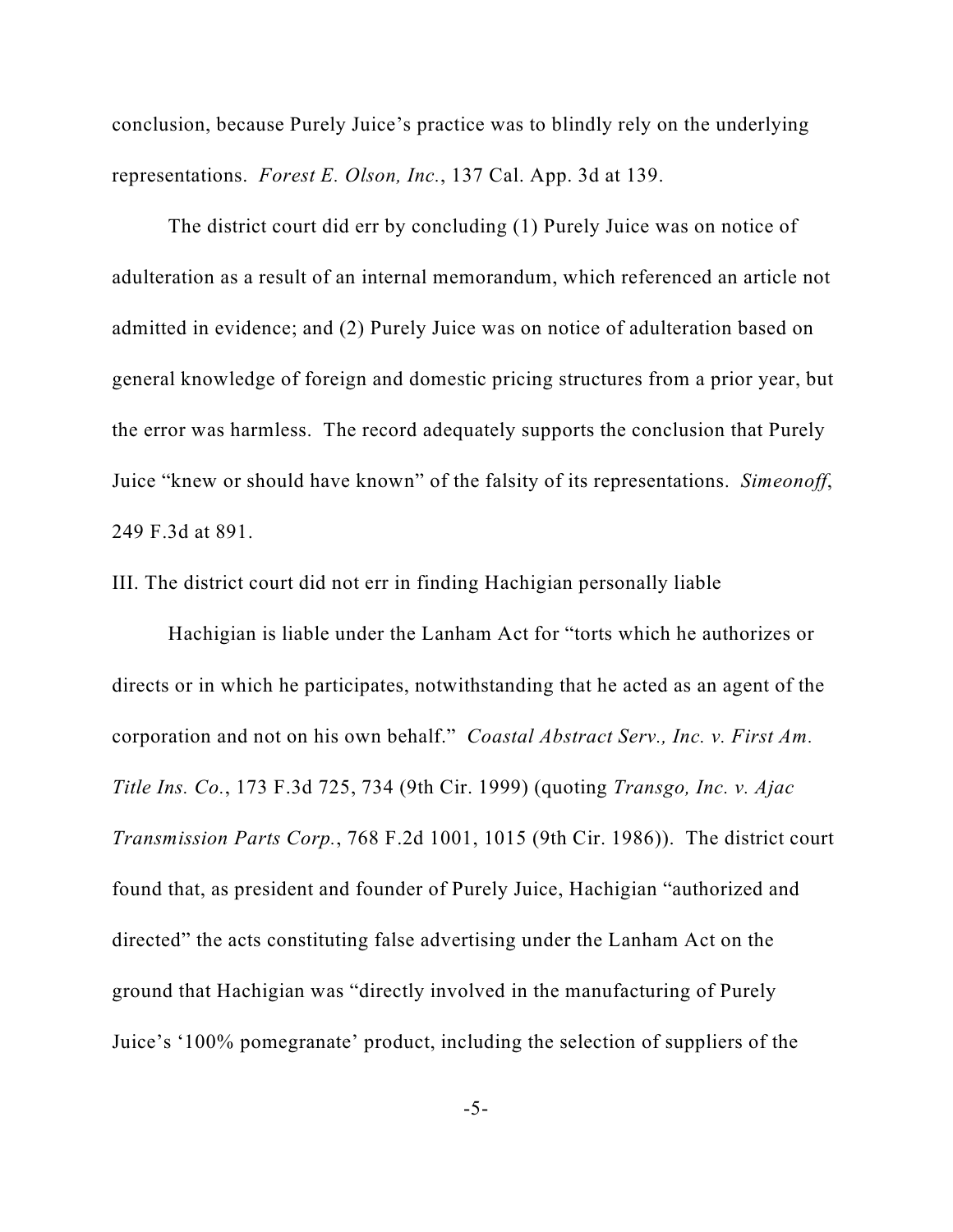pomegranate juice concentrate used in this product." The record shows Hachigian knew of the test results from Silliker and Krueger, was personally involved in making decisions for Purely Juice in response to the results, and had the "final word" on Purely Juice's business decisions.

Hachigian is liable under §§ 17200 and 17500 of the California Business and Professions Code if he personally caused, or, being in control, at least permitted the acts constituting false advertising. *People v. Toomey*, 157 Cal. App. 3d 1, 15 (1984). Hachigian was "in control" of Purely Juice given his position as president and principal shareholder, his direct involvement in the manufacturing and marketing process, and his involvement in the selection of concentrate suppliers. Hachigian is personally liable under § 17200 based on his control. *Cortez v. Purolator Air Filtration Prods. Co.*, 23 Cal. 4th 163, 181 (2000). To show his liability under § 17500, it must also be shown that Hachigian "knew or should have known" of false advertising. *Toomey*, 157 Cal. App. 3d at 15. Sufficient proof was given to warrant a finding of knowledge of false advertising by Purely Juice; Hachigian's control of Purely Juice supports finding knowledge.

Hachigian says it is necessary to analyze his liability under the alter ego doctrine. Personal liability outside the alter ego doctrine exists where the individual was not simply an officer, but also an affirmative actor. *See* 4 McCarthy

-6-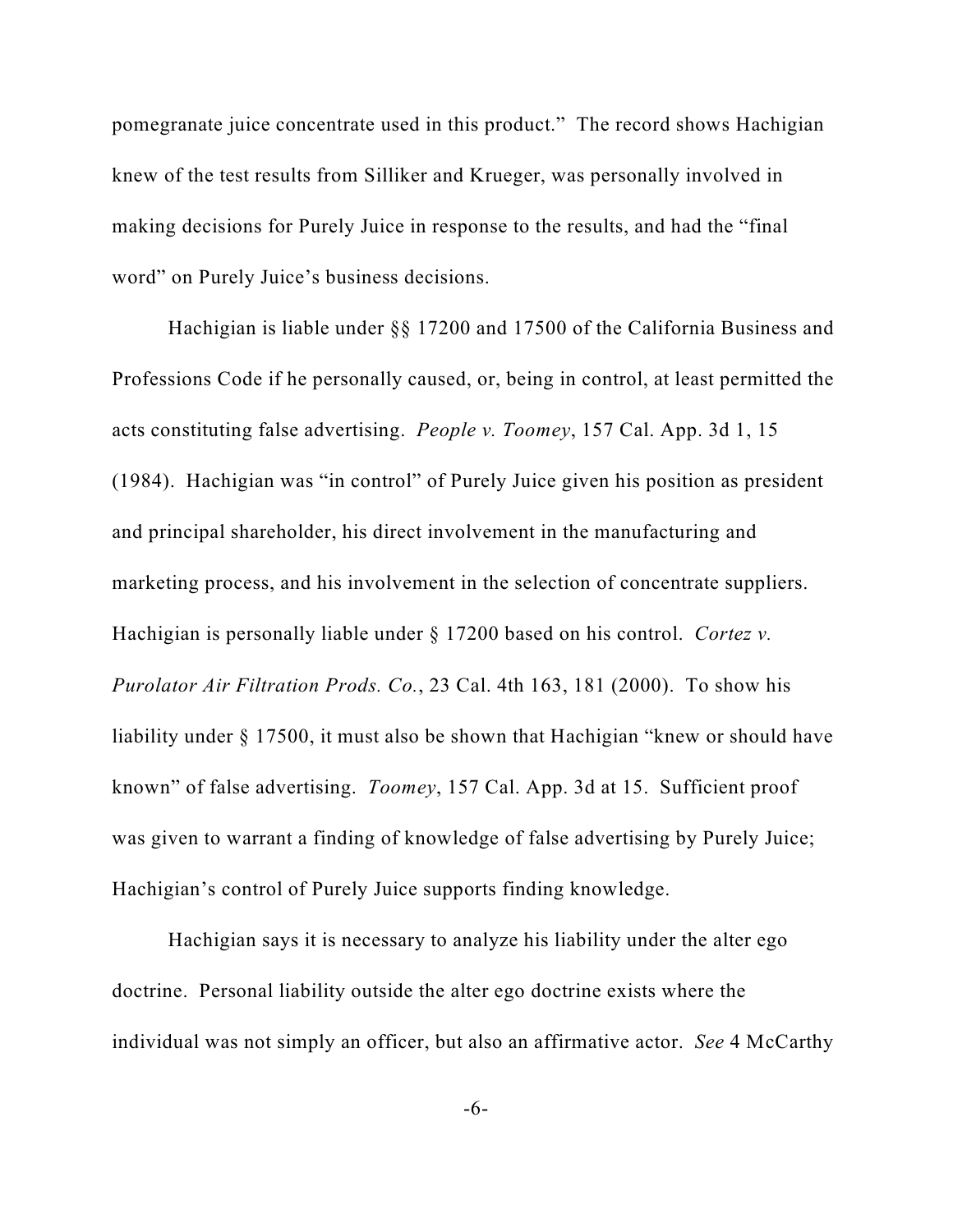§ 25:24. A corporate officer is liable for torts he personally commits, and "cannot 'hide behind the corporation where he is an actual participant in the tort.'" *Coastal Abstract*, 173 F.3d at 734 (quoting *Donsco, Inc. v. Casper Corp.*, 587 F.2d 602, 606 (3d Cir. 1978)).

IV. The district court's purity standard did not intrude on FDA's function

Purely Juice's contention the district court intruded on FDA's authority by using a market definition of purity for the Lanham Act claim lacks merit. POM did not sue to enforce the FDCA, and the facts show no encroachment on the FDA's authority.

V. The district court did not err in calculating damages

The trial court held Purely Juice products bottled on January 7, February 1, 3, 21, 22, and 24, and April 4, 28, and 30, 2007 contained added sweeteners. Based on a 120-day shelf life, the court held Purely Juice sold adulterated product from January 7, until August 30, 2007. Purely Juice argues the district court extended the period of false advertising by relying on "enjoy by" dates for product unavailable after March 2007. The shorter period it advocated was based on Purely Juice's production cycle, not the time the adulterated product was available to consumers. Purely Juice offered no evidence to show the product was not available after March 2007. Its contention that "[t]he latest dates for collection of